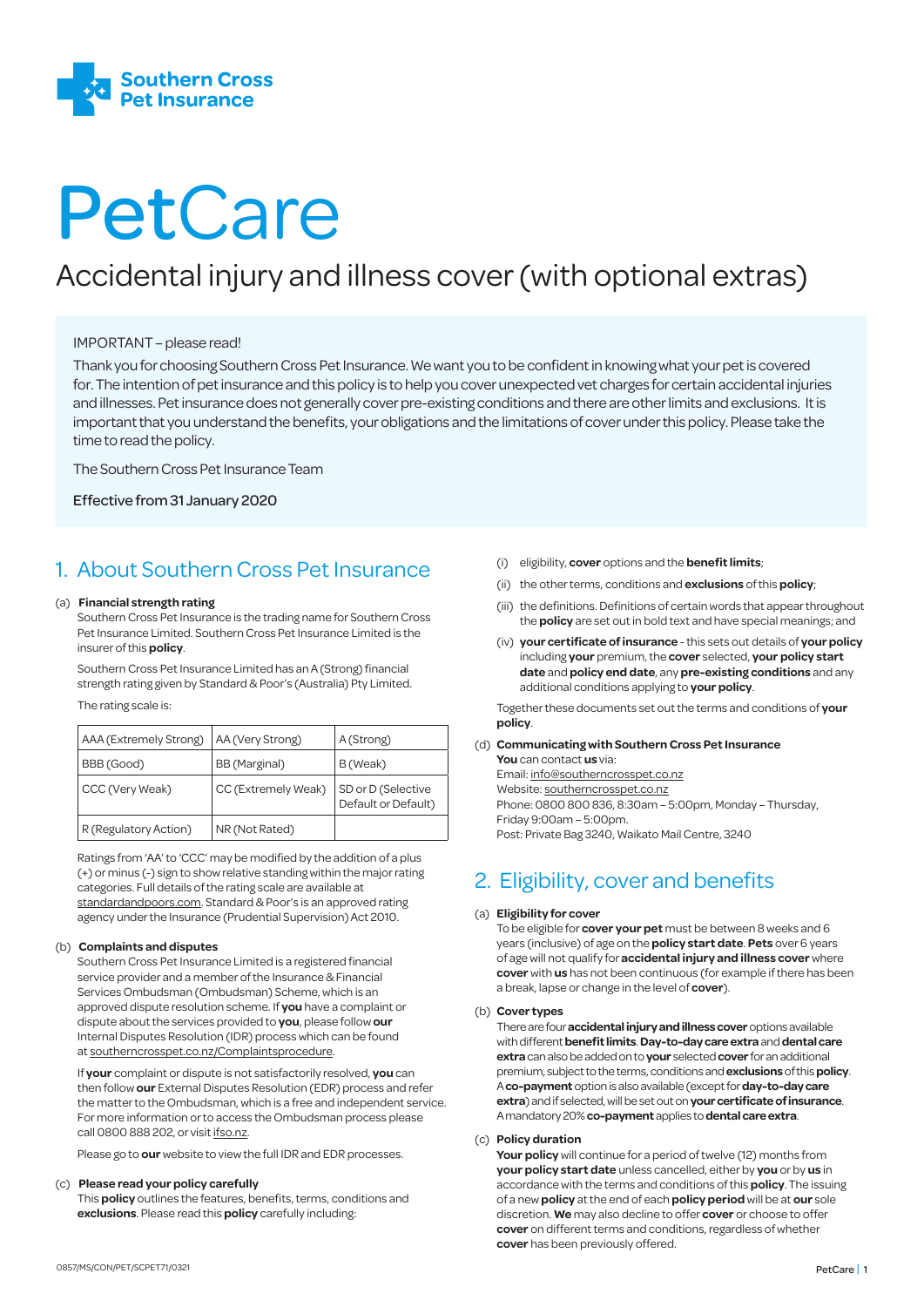#### (d) **Stand down periods**

The following **stand down periods** apply to **your cover**:

- (i) 21 days for **illness cover**;
- (ii) 90 days for cruciate ligament(s) and patella luxation(s); and
- (iii) 90 days for **dental care extra**.

 The relevant **stand down period** commences at 00:01 on the day that **your policy** is issued and ends at 23:59 on the 21st or 90th day (as applicable) after that first day.

#### (e) **Benefit limits applying to your cover**

- (i) Subject to and in accordance with the terms, conditions and **exclusions** of **your policy**, **we** will reimburse **you** for **vet charges** (for **qualifying treatment** to **your pet**) incurred during the **policy period**, up to the relevant **benefit limits** applicable to the **cover**  stated on **your certificate of insurance** subject to any applicable **co-payment**.
- (ii) The maximum **cover** for **qualifying treatments** in each **policy period** is:

| Cover: Accidental injury and illness | <b>Benefit limit</b> |
|--------------------------------------|----------------------|
| <b>BlueRibbon</b>                    | \$15,000             |
| GoldRibbon                           | \$10,000             |
| SilverRibbon                         | \$5,000              |
| <b>BronzeRibbon</b>                  | \$2.500              |
|                                      |                      |

| Extra cover                                                         | <b>Benefit limit</b> |
|---------------------------------------------------------------------|----------------------|
| Day-to-day care extra<br>(maximum \$75.00 per qualifying treatment) | \$300                |
| Dental care extra<br>(mandatory 20% co-payment)                     | \$300                |

(iii) Subject to the **benefit limit**, the **qualifying treatments** that may be claimed under **day-to-day care extra** are limited to:

- De-sexing;
- Microchipping;
- Dew claw removal;
- Flea/tick/worm control;
- **Alternative treatments**;
- Prescription foods;
- Vaccinations / health checks; and
- Cremation/burial.

#### (iv) Subject to the **benefit limit**, the **qualifying treatments** that may be claimed under **dental care extra** are limited to:

- Gingivitis;
- Abscesses;
- Scale and polish; and
- The removal of teeth where medically necessary due to:
	- Dental disease arising from infection;
	- Retained deciduous teeth;
	- Cavities; and
	- Tooth fracture.

#### (v) In addition:

- **we** will pay up to \$25 per **policy period** for one vaccination or check up for **your pet** when carried out by a **vet**;
- If **your pet** develops a **chronic condition** during the **policy period**, the maximum amount **we** will pay over the lifetime of **your pet** for **qualifying treatment** for that **chronic condition**  is the relevant **benefit limit** that applied in the **policy period** when **you** were first aware (or a reasonable person in **your** circumstances ought to have been aware) of the **chronic condition** or the signs or symptoms of the **chronic condition**. Once this amount has been paid, **we** will not pay for any further **qualifying treatment** of that **chronic condition** or any related **health condition** during the remainder of that **policy period** or any future **policy period**; and
- **Benefit limits** cannot be carried forward to subsequent **policy periods** and will expire on each **policy end date**.

### 3. General conditions applying to your pet insurance

#### (a) **Your duty to take care**

 **You** must provide proper care and attention to **your pet** at all times. It is also a condition of **cover** that **your pet** must reside with **you** and be under **your** care and supervision.

#### (b) **Your duty of disclosure**

- (i) **You** must comply with **your** duty of disclosure. When **you** apply for or change a **policy** with **us** or make a claim to **us**, **we** will ask **you** a series of questions. **You** must declare everything **you** know when **you** answer these questions for **us** to decide:
	- whether **we** will insure **you**; and
	- the amount **we** will charge **you**; and
	- whether any special conditions will apply to **your policy**; and
	- whether a claim is payable.

 **You** must also disclose anything that is material, even if **we** don't ask **you** a specific question.

(ii) If **you** do not comply with this duty of disclosure **we** may reduce **our** liability for any claim and/or cancel **your policy**. If fraud or dishonesty is involved **we** may treat **your policy** as void from the **policy start date**.

#### (c) **Premiums**

- (i) **Your** premium is shown on **your certificate of insurance** and includes all administrative charges, government taxes and/or charges and any loading that may apply based on the age or breed of **your pet**.
- (ii) **Your** premium:
	- is calculated at the **policy start date** and at each renewal. The premium is printed on **your certificate of insurance**;
	- when **you** apply for a new **policy** and when **you** renew **your policy**, is payable in accordance with any other payment terms agreed by **us** in writing to **you**; and
	- must be paid each time on or before its due date.
- (iii) Claims are paid on the basis that **you** have paid or will pay the remaining premiums in full for that **policy period**. If **you** do not pay **your** premium by any due date then:
	- if the unpaid premium remains in arrears for more than fortyfive (45) days after the due date **we** may cancel **your policy** by notifying **you**;
	- **we** will not pay claims under **your policy**; and/or
	- **we** can deduct any premium amount **you** owe **us** from any claim payment or other payment **we** make to **you**.
- (iv) It is **your** responsibility to ensure that the correct premium is paid in full on or before its due date. **We** are under no obligation to notify **you** if **you** have overpaid **your** premium, unless such overpayment is in excess of \$100.00.

#### (d) **Claiming**

- (i) To assist in processing please submit claims within 12 months of the date of the **qualifying treatment** giving rise to the claim. If **we** require additional information **we** will advise **you** of this or contact **your vet** directly.
- (ii) All claims must be completed accurately and truthfully on **our**  claim form and submitted with the original itemised tax invoice(s), evidence that the required payment has been made and such **vet**  records as **we** may require (these are **vet** notes for the **qualifying treatment** being claimed that include proper details of diagnosis and treatment). All claims must be submitted by mail to Southern Cross Pet Insurance directly. If **we** require additional information, **we** will advise **you** of this or contact **your vet** directly. Claim forms can be downloaded from southerncrosspet.co.nz or are available on request by calling 0800 800 836.
- (iii) **You** must provide sufficient evidence as is necessary to substantiate **your** claim to **our** reasonable satisfaction, including all relevant original receipts and documents where available. **We** may also require **you** to provide **us** with such other forms of supporting evidence as are necessary (in **our** reasonable opinion)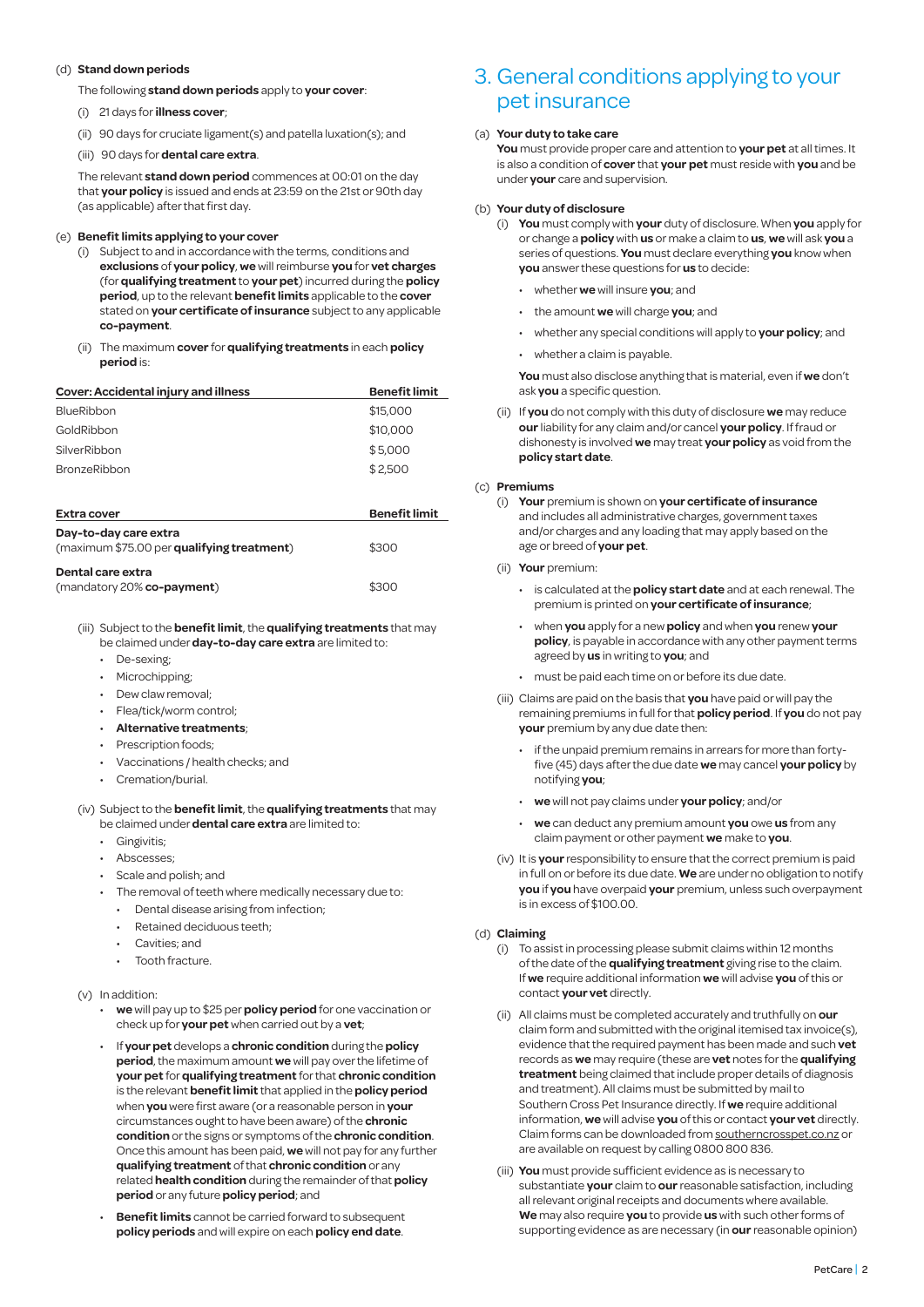to substantiate **your** claim. Photocopied, faxed or scanned documents will only be accepted if first agreed to by **us**.

- (iv) **Your** right to make a claim is subject to and conditional on **you**  providing all authorisations which **we** are required to obtain to comply with privacy laws and codes of practice applying in New Zealand, relating to the collection, use, storage and disclosure of information. (For example, **you** authorise that **we** may contact **your vet** (current or previous), or a **vet** that treated **your pet** prior to **your** ownership of that **pet**, to obtain details relating to **your** claim or treatment provided to **your pet**).
- (v) If **your** claim is accepted, **we** will pay **you** and not the **vet**, unless otherwise agreed by **us**. A claims refund advice will be emailed or posted to **you** regarding the settlement of **your** claim.
- (vi) If the **vet charges** are considered by **us** (in **our** reasonable opinion):
	- to be unreasonable;
	- to be higher than the **vet charges** normally charged by a general or referral practice;
	- to be unnecessary as **qualifying treatment** may not be required; or
	- to be excessive, when compared with the **qualifying treatment** normally recommended to treat the same **health condition** by general or referral practices; -

then **we** may request a second opinion at **our** cost from a **vet** that **we** choose. If the **vet we** choose does not agree that the treatment provided or fees charged were reasonable and/or necessary, **we** may decide to pay only the cost of the **qualifying treatment** that was reasonable and/or necessary to treat the **health condition** (as advised by the **vet** from whom **we** have requested the second opinion).

- (vii) If all or part of any valid claim is covered by any other insurance or a third party, or **you** are eligible to receive any refunds, credits, rebates or discounts, then **you** must provide **us** with those details at the time **you** submit **your** claim and **we** will only pay the difference. If **you** can claim against anyone else, **you** must claim against them first before **we** will consider covering the difference.
- (viii) If **you** have been overpaid on any claims, **we** may seek to recover the amount incorrectly paid out and deduct or set off such amounts from other claims made by **you**.
- (ix) If **we** are entitled to recover any money from **you** in relation to this **policy** at any time, **we** can offset and/or deduct the amount **you**  owe **us** from any claim payment or other payment **we** make to **you**.
- (x) **We** may, at **our** cost and in **your** name, take any action available to recover a claim which **we** have accepted. **You** must assist **us** in providing information about any third parties who **we** may recover a claim from and/or in any legal proceedings.

#### (e) **Co-payments**

(i) Settlement of **your** claim where **you** have a **co-payment** will be calculated as follows:

 **Vet charges** less **co-payment** subject to any applicable **benefit limit** applying to your cover.

- (ii) The following is an illustrative calculation based on a 20% **co-payment** option:
	- Eligible **vet charges** claimed: \$2,000
	- Less: 20% **co-payment**: (\$400)
	- Benefit payable to **you**: \$1,600

#### (f) **Pre-existing conditions**

- (i) **Pre-existing conditions** are excluded from **your cover** unless specifically agreed in writing by **us**. If **you** do not declare a **preexisting condition** on the application form, and **your pet**  subsequently requires treatment, then **we** may decline **cover** for that **pre-existing condition** or avoid the **policy**. If **we** elect to continue **your policy**, **we** will also add the **pre-existing condition** to **your certificate of insurance** so that there is a proper record of the **pre-existing condition**.
- (ii) When referring to **pre-existing conditions** affecting a part of **your pet's** body of which it has two or more, all such body parts will be deemed to be **pre-existing conditions** and will be excluded from **cover**. For example: if a dog has been diagnosed with a cruciate

tear in his left leg before the **policy start date**, a subsequent cruciate tear in his right leg will also be excluded as a **pre-existing condition**.

## 4. Cancellation

#### (a) **Cooling-off period**

 If **you** are not completely satisfied with the terms and conditions of **your policy**, **you** may cancel **your policy** by notifying **us** within 14 days of **your policy start date** and receive a full refund. To cancel **your policy**, **you** need to notify **us** in writing or call **us**. If **you** cancel **your policy** during the cooling off period, **we** will not pay any claims made by **you**. No premium is refundable once a claim is made or 14 days after **your policy start date** (except to the extent that **you** may be entitled to a refund under the Consumer Guarantees Act 1993 or paragraph (b) below).

#### (b) **Cancellation by you**

If **you** cancel **your policy we** will refund any premium **you** have paid less an amount that covers the period for which **your pet** was insured. If **you** want to cancel **your policy you** need to notify **us** in writing, or call **us**. The cancellation will be effective from the date that **we** receive cancellation notification from **you**.

#### (c) **Cancellation by us**

 **We** can cancel **your policy** in any way permitted by law with immediate effect, with no refund of premium paid, including if **you** have:

- failed to comply with **your** duty of disclosure; or
- made a misrepresentation to **us** at the time the **policy** was entered into; or
- failed to comply with a relevant provision of the **policy**; or
- made a fraudulent claim under the **policy**; or
- failed to notify **us** of matters as required by the **policy**; or
- allowed **your** premium to be in arrears.

 If **we** cancel **your policy we** will do so by giving **you** notice by email or post.

## 5. Renewal and changes to your pet's cover

#### (a) **Certificates of insurance**

A **certificate of insurance** will be issued:

- (i) on renewal of **your policy** at the end of each twelve (12) month period; or
- (ii) if **your cover** is upgraded or downgraded during the **policy period**; or
- (iii) if **we** become aware of a **pre-existing condition** and elect to continue **your policy**.

#### (b) **Renewal of policy**

- (i) If **we** offer to renew **your policy we** will notify **you** prior to the **policy end date**. **We** are not obliged to renew or issue **you** a new **policy** and any decision to renew or issue a **policy** is at **our** sole discretion;
- (ii) At the time of renewal **we** may also change the terms and conditions of the **policy** and premiums. However, unless **we** notify **you** in writing otherwise, **your cover** will be automatically renewed on the terms contained in the renewal offer. If **you** decide not to renew **your policy you** need to notify **us** in writing, or call **us**.

#### (c) **Policy upgrades and downgrades**

 **Policy** upgrades (including the removal of a **co-payment**) and downgrades (including the insertion of a **co-payment**) may be made at any time, but the consequences of making a change will be different depending on whether **you** do so with effect from **your policy** renewal or at another time. In particular:

- (i) if **you** upgrade or downgrade **yourpolicy** outside of **yourpolicy**  renewal, **we** will issue a new **policy** and any **pre-existing conditions**  that **your pet** has at the time **we** issue **your** new **policy** will not be covered unless **we** agree in writing to do so;
- (ii) **policy** upgrades may not be made for **pets** older than 6 years and **policy** downgrades may be made for **pets** of any age;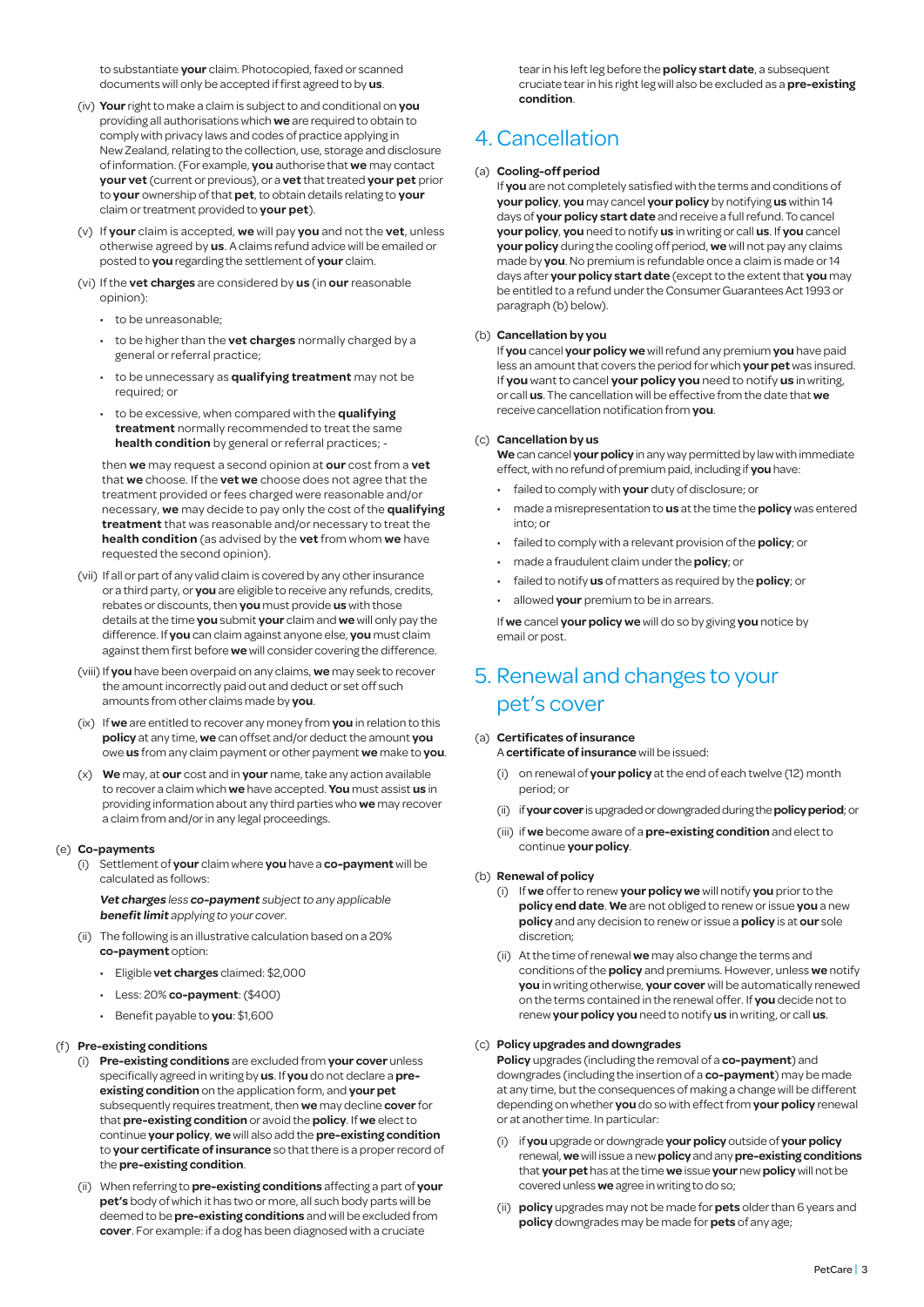- (iii) the applicable **stand down period** for the **illness cover**, for a cruciate ligament(s) and patella luxation(s), **day-to-day care extra** and **dental care extra** will apply to:
	- all **policy** upgrades; and
	- **policy** downgrades made at any time other than **your policy**  renewal; and
- (iv) **you** may only add or remove **day-to-day care extra** or **dental care extra** at **your policy** renewal.

 Further specific terms applicable to **policy** upgrades and downgrades are set out below. However, **we** recommend that **you** contact **us** to discuss the consequences of upgrading or downgrading **your policy** before making any **policy** amendments.

#### (d) **Upgrades and downgrades made at policy renewal**

- (i) If, at **your policy** renewal, **you** choose to insure **your pet** on a plan with higher or additional benefits, the additional or higher benefits will not apply to claims for **health conditions**, signs, symptoms or events **you** were first aware (or ought reasonably to have been aware) of arising prior to the **policy** upgrade or during the **stand down period** on the new **policy**. In such cases and providing **your pet** has had **cover**  continuously with **us**, the benefits will be restricted to the lesser of:
	- the benefits applicable under **your** existing **policy**; or
	- the benefits under the **policy** that applied during the **policy period** in which **you** were first aware (or ought reasonably to have been aware) of such **health condition(s)**, signs, symptoms or events.
- (ii) If, at your policy renewal, you choose to change your pet to a policy with lower benefits, the lower benefits will apply to all claims with immediate effect except for **qualifying treatment** costs incurred prior to **your policy** renewal.
- (e) **Upgrades and downgrades made outside of policy renewal** If, at a time other than **your policy** renewal, **you** choose to upgrade or downgrade **your policy**, **your** existing **policy** will be cancelled and a new **policy** issued. **You** will not have any **cover** for **health conditions**, signs, symptoms or events **you** were first aware (or ought reasonably to have been aware) of arising prior to the **policy** upgrade or downgrade or during the **stand down period** on the new **policy**.

## 6.General exclusions of this policy

- (a) The intention of Southern Cross Pet Insurance is to help cover **vet charges** for **accidental injury** and certain **illnesses**; however some **health conditions** and treatments are not covered.
- (b) Unless agreed by **us** and stated on **your certificate of insurance**, **we** will not pay **vet charges** or any other expenses attributable to or related to, or any **health conditions** which have as the underlying cause or are associated with, or are otherwise incurred in relation to, or as a consequence of, any of the following:
	- (i) **pre-existing conditions**, including any **health conditions**  specifically set out in **your certificate of insurance**;
	- (ii) **congenital conditions**;
	- (iii) **cosmetic treatment**;
	- (iv) any **health condition** where the diagnosis is inconclusive, but where the treatment is similar to a treatment typically applied to a **health condition** which is not covered by **your policy**;
	- (v) dental care including but not limited to dental diseases, gingivitis, teeth cleaning/scaling, orthodontics, removal of deciduous teeth or any oral disease (except for those treatments covered by **dental care extra** and where **you** have selected **dental care extra**). In the event where the **pet** is involved in a serious traumatic event and dental treatment is required in conjunction with the treatment of other facial injuries, this treatment will be covered;
	- (vi) **routine care** (except for those treatments listed and provided by a **vet** (where applicable) where **you** have selected **day-to-day care extra**);
	- (vii) **alternative treatments** (except for those treatments listed and provided by a **vet** where **you** have selected **day-to-day care extra**);
- (viii) prescription or dietary pet food, vitamins and mineral supplements, whether recommended by **your vet** or not (except for those benefits listed where **you** have selected **day-to-day care extra**);
- (ix) endoparasites (such as worms) or ectoparasites (such as ticks, fleas, skin mites);
- (x) treatment for dogs of infectious canine hepatitis, parainfluenza, parvovirus, canine distemper and canine adenovirus, unless the dog has been vaccinated in accordance with **your vet's** recommended vaccination protocols;
- (xi) treatment for cats of viral rhinotracheitis (calicivirus, herpes virus), panleukopaenia virus, herpes virus, chlamydia, Feline leukaemia virus and FIV, unless the cat has been vaccinated in accordance with **your vet's** recommended vaccination protocols;

#### (xii) **breeding or obstetric conditions**;

#### (xiii) **behavioural or psychological conditions**;

- (xiv) organ transplant surgery, joint replacements, artificial limbs, implants and prosthetics;
- (xv) genetic and/or chromosome testing;
- (xvi) cell-replacement therapies, including stem cell therapy;
- (xvii) grooming and bathing (including medicated baths);
- (xviii) boarding or transport expenses;
- (xix) equipment or devices, including Elizabethan collars and cages;
- (xx) medication(s) for **your pet** that covers a period of more than forty (40) days after the **policy end date**;
- (xxi) any pandemic disease or failure to vaccinate;
- (xxii) **your** failure to reasonably protect **your pet** from situations that may result in **accidental injury** or **illness** or from aggravating a treated **health condition**, including maltreatment or gross negligence of a **pet** by **you**, any member of **your** family or any person living with **you** or visiting **you**;
- (xxiii) voluntary euthanasia or euthanasia attributable to any **exclusions**;
- (xxiv) autopsy, disposal, post-mortem, burial or cremation of a deceased **pet** (except for those benefits listed where **you** have selected **day-to-day care extra**);
- (xxv) unless otherwise approved in writing by **us**, medication not approved and registered for animal consumption in New Zealand by the Ministry of Primary Industries or the Veterinary Council of New Zealand;
- (xxvi) any fee charged by **your vet** for:
	- the provision of any information required in the administration or execution of this **policy**; or
	- the provision of any information in relation to a claim made under this **policy**; or
	- assistance provided to **you** in the completion of any form relating to the **policy**; or
	- administration or account fees; or
	- postage or couriers;

#### (xxvii) **commercial or occupational purposes**;

- (xxiii) any treatment provided outside of New Zealand;
- (xxix) any treatment provided by a policyholder;
- (xxx) **screening;**
- (xxxi) hospitalisation of a **pet** for a period of time longer than is medically necessary, including for convenience purposes; and
- (xxxii) **your pet** fighting with another animal(s), where **your pet** has a history of fighting with another animal(s) before the **policy start date**.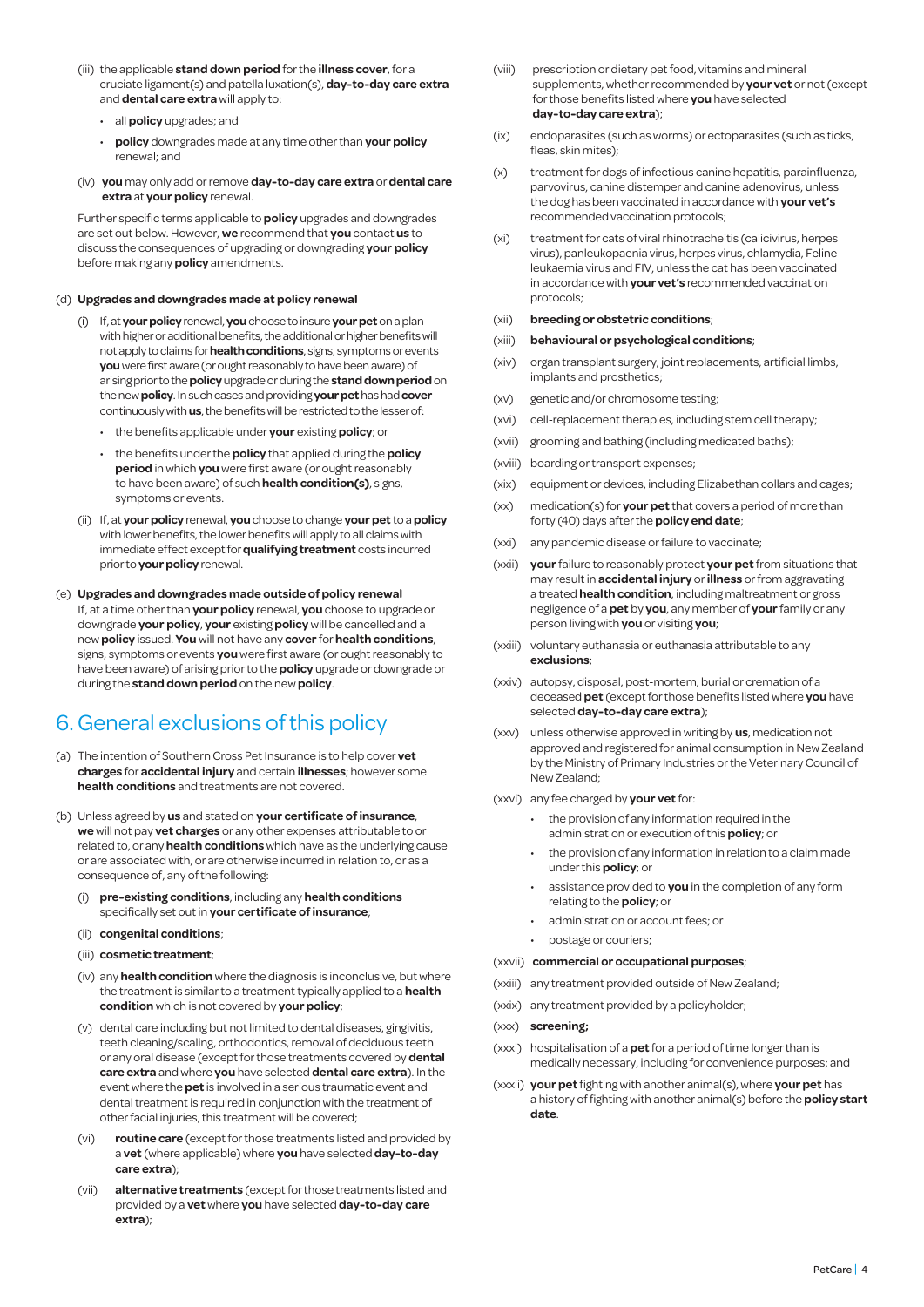## 7. Other administrative terms and conditions and privacy

#### (a) **Other administrative terms and conditions**

- (i) Any special terms and conditions that **you** receive in writing from **us** will apply in addition to the terms and conditions contained in this **policy**.
- (ii) The terms and conditions contained in this **policy** can only be changed by **our** written notice to **you**.

 All written communications from **us** to **you** about **your policy** will be sent by email where **you** have provided **us** with a valid email address. If **you** have not provided **us** with a valid email address **we** will send written communications by post to **your** address.

- (iii) All currency mentioned in this **policy** is in New Zealand Dollars. All premiums, **benefit limits** and claims payments include GST and any other applicable taxes or duties.
- (iv) When **you** complete and sign the direct debit authority or recurring credit card authority, or provide **us** with a verbal direct debit authority or verbal recurring credit card authority, **you** are instructing **us** to directly debit the relevant premiums calculated by **us** from **your** nominated bank account or credit card. **We** will automatically adjust the deduction amount to debit the relevant premiums and notify **you** in advance of the deduction date. **You** do not need to complete another form. If **you** have concerns about the operation of the direct debit authority or recurring credit card authority, or **you** subsequently need to change any aspects of the authority, please contact **us**.
- (v) If any provision or part of a provision of this **policy** is held by any court or administrative body (including the Ombudsman) to be illegal, void or unenforceable, such determination does not impair the enforceability of the remaining parts of the provision and this **policy** which will remain in full force and effect.
- (vi) The use of the words 'includes' or 'including' in this **policy** does not limit what else is included.

#### **(b) Your Privacy**

#### **How may Southern Cross use information about you and your pet? You** authorise **us** to use information about **you** and **your pet** for the following purposes:

- to consider **your pet's** eligibility for **cover** under the **policy**;
- to consider the specific terms applying to the **policy** (including any **pre-existing conditions**);
- to administer the **policy**;
- to consider whether any **qualifying treatment** is eligible for cover under the **policy**;
- to confirm membership of Southern Cross Health Society in order to apply the relevant discount; and
- to process, investigate and review any claims made and/or paid (including historical claims).

**You** also authorise **us** and other 'Southern Cross' branded businesses to use information about **you** and **your pet** for the following additional purposes:

- to assist with the administration of any products **you** have with other 'Southern Cross' branded businesses;
- to contact **you** from time to time, including within a reasonable time of **your pet** ceasing to be covered by the **policy,** with information about products and services relating to **us**, other 'Southern Cross' branded businesses, and **our** trusted business partners;
- to prevent, detect and investigate any fraud including where in **our** reasonable opinion **we** suspect any fraud;
- to conduct analysis and research in relation to the above purposes; and
- where permitted or required by law.

#### **Who may Southern Cross collect information about you and your pet from?**

**You** authorise **us** to collect information about **you** and **your pet** for the above purposes, directly from:

- **you** (e.g. via the application form and claim form);
- **your vet**;
- a previous Southern Cross Pet Insurance (formerly known as Ellenco) **policy** (including previous application(s), **certificate(s) of insurance** and/or claims);
- 'Southern Cross' branded businesses and **our** trusted business partners; and
- any other third party authorised by **you**.

**You** also authorise the disclosure of such information by such parties for any of the above purposes.

Please note that **we** generally record inbound and outbound telephone calls **we** have with **you** for operational and training purposes.

#### **Who may Southern Cross disclose information about you and your pet to?**

**You** authorise **us** to disclose information about **you** or **your pet** for the above purposes, directly to:

- **you**;
- **your vet**;
- any third party authorised by **you**;
- other 'Southern Cross' branded businesses and **our** trusted business partners (for example, suppliers of services such as mailing houses, research and insight agencies, and information technology); and
- any other party in accordance with the law.

#### **Is the information we hold about you and your pet secure?**

**We** take all reasonable steps to make sure **your** information is kept safe from loss, unauthorised access, modification or disclosure and/or misuse, in accordance with **our** obligations under the Privacy Act

#### **How can you access and correct your information?**

**You** are entitled to have access to and request correction of any of **your** personal information held by **us**. Please contact **us** on 0800 800 836.

**We** do our best to ensure that the information about **you** that **we** collect, store, use or disclose is accurate, complete and up to date. Prompt notification of any changes to **your** contact details will help **us** to do this. If **we** do not have **your** correct contact details **we** may not be able to provide **you** with important information about the **policy.**

From time to time Southern Cross or other 'Southern Cross' branded businesses may send **you** marketing and other information electronically such as by email or text message. If **you** have provided **your** email address or mobile phone number **we** take this as **your** implied consent to **us** doing this. If **you** wish to withdraw **your** consent at any time please contact **us**.

#### **If you do not provide us with your information, what then?**

If the information provided to **us** is not accurate or complete **we** may not be able to process the application or claim, or it may result in **us** not being able to provide **your pet** with **cover** until such information is provided. The consequences of providing incomplete, false or misleading information are set out in this **policy** document.

#### **Need more information?**

If **you** have any queries about the privacy of information held by **us** and/or **our** Privacy Statement, please contact **us** at info@southerncrosspet.co.nz.

**Your** information is collected and held by Southern Cross Medical Care Society, Level 1, Te Kupenga, 155 Fanshawe Street, Auckland 1010.

## 8. Definitions

Wherever the following words appear in the **policy** in bold type, such words mean:

- (a) **Accidental injury** means a sudden, unforeseen and not gradual physical harm or injury, that arises directly from a single event occurring at an identifiable time and place and that is independent of any other causes, including any **pre-existing condition**.
- (b) **Accidental injury and illness cover** means the benefits set out in section 2 for certain stated **qualifying treatment** for **your pet** subject to the terms and conditions of this **policy**. There are four **accidental injury and illness cover** options available with different **benefit limits**. The **accidental injury and illness cover** applying to **your pet** is shown on **your certificate of insurance**.
- (c) **Alternative treatment** means acupuncture, homeopathy, chiropractic manipulation, massage therapy, hydrotherapy or osteopathy (or treatments of a similar nature).